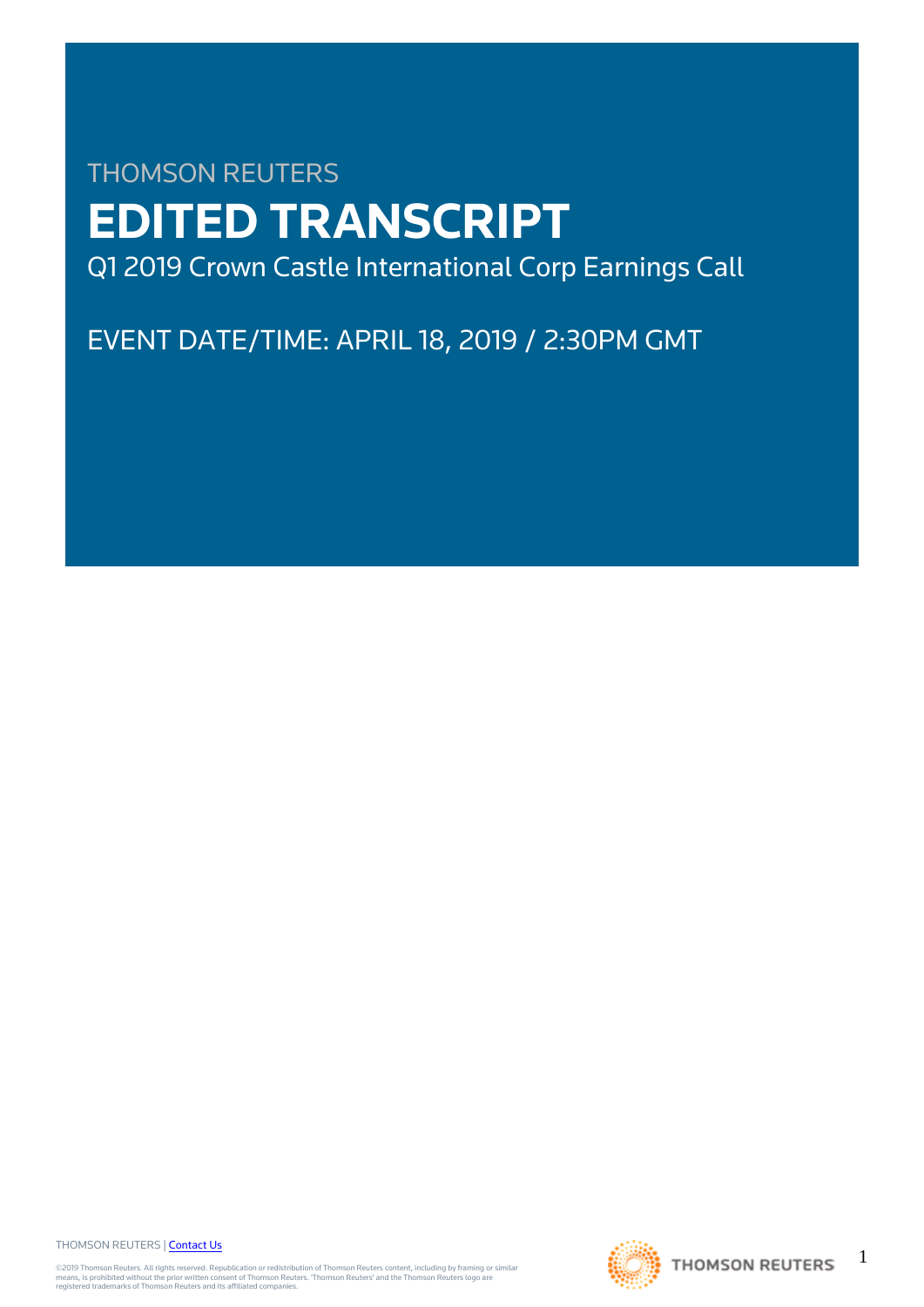#### **CORPORATE PARTICIPANTS**

**Benjamin Raymond Lowe** Crown Castle International Corp. (REIT) - VP of Corporate Finance **Daniel K. Schlanger** Crown Castle International Corp. (REIT) - CFO, Senior VP & Treasurer **Jay A. Brown** Crown Castle International Corp. (REIT) - President, CEO & Director

### **CONFERENCE CALL PARTICIPANTS**

**Batya Levi** UBS Investment Bank, Research Division - Executive Director and Research Analyst **Brett Joseph Feldman** Goldman Sachs Group Inc., Research Division - Equity Analyst **Colby Alexander Synesael** Cowen and Company, LLC, Research Division - MD and Senior Research Analyst **Jonathan Atkin** RBC Capital Markets, LLC, Research Division - MD and Senior Analyst **Joshua Matthew Frantz** BofA Merrill Lynch, Research Division - Associate **Matthew Niknam** Deutsche Bank AG, Research Division - Director **Nicholas Ralph Del Deo** MoffettNathanson LLC - Analyst **Richard Hamilton Prentiss** Raymond James & Associates, Inc., Research Division - Head of Telecommunication Services Equity Research **Robert Ari Gutman** Guggenheim Securities, LLC, Research Division - Senior Analyst **Simon William Flannery** Morgan Stanley, Research Division - MD **Spencer Harris Kurn** New Street Research LLP - Analyst of Towers and Infrastructure **Timothy Kelly Horan** Oppenheimer & Co. Inc., Research Division - MD and Senior Analyst **Walter Paul Piecyk** BTIG, LLC, Research Division - Co-Head of Research and MD

### **PRESENTATION**

#### **Operator**

Good day, and welcome to the Crown Castle Q1 2019 Earnings Call. Today's conference is being recorded. At this time, I'd like to turn the conference over to Mr. Ben Lowe. Please go ahead, sir.

#### **Benjamin Raymond Lowe Crown Castle International Corp. (REIT) - VP of Corporate Finance**

Thank you, Cody, and good morning, everyone. Thank you for joining us today as we review our first quarter 2019 results.

With me on the call this morning are Jay Brown, Crown Castle's Chief Executive Officer; and Dan Schlanger, Crown Castle's Chief Financial Officer.

To aid the discussion, we have posted supplemental materials in the Investors section of our website at crowncastle.com, which we'll refer to throughout the call this morning. This conference call will contain forward-looking statements, which are subject to certain risks, uncertainties and assumptions, and actual results may vary materially from those expected. Information about potential factors which could affect our results is available in the press release and the Risk Factors sections of the company's SEC filings. Our statements are made as of today, April 18, 2019, and we assume no obligation to update any forward-looking statements.

In addition, today's call includes discussions of certain non-GAAP financial measures. Tables reconciling these non-GAAP financial measures are available in the supplemental information package in the Investors section of the company's website at crowncastle.com.

So with that, let me turn the call over to Jay.

#### **Jay A. Brown Crown Castle International Corp. (REIT) - President, CEO & Director**

Thanks, Ben, and good morning, everyone. We delivered another great quarter of financial results, reflecting the significant demand for our shared infrastructure assets and the terrific execution by our team. Given the positive momentum we continue to see in our towers and fiber results, we are investing in our business to generate future growth while delivering dividend per share growth of 7% to 8% per year. With our strategy and unmatched portfolio of more than 40,000 towers and approximately 70,000 route miles of fiber concentrated in the top U.S. markets where we see the greatest potential demand growth, we believe we are uniquely positioned to translate growth in data demand into growth in cash flows and dividends per share. As the volume of data delivered by both wireless and wired networks continues to grow, our customers are increasing the capacity of their networks by leasing additional access to our tower and fiber infrastructure assets, which in turn generates growth in our cash flows.

#### THOMSON REUTERS | [Contact Us](https://my.thomsonreuters.com/ContactUsNew)

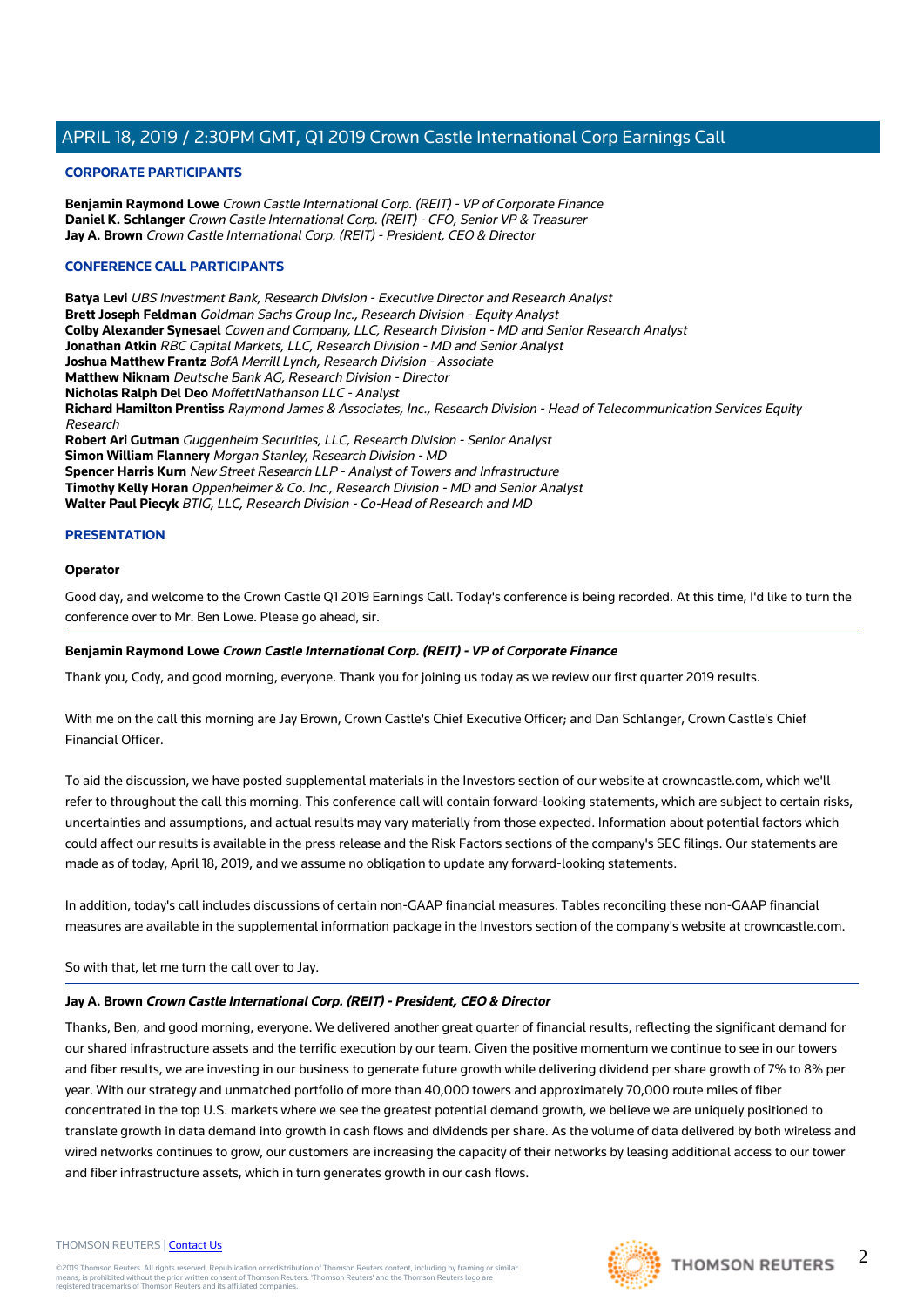As you can see in our 2019 outlook, this positive backdrop is resulting in higher levels of new leasing activity across all of our assets.

On the tower side of the business, our customers are improving and densifying their networks by adding more equipment to existing leases and adding to new leases on our towers. The higher levels of tower leasing we experienced in the back half of 2018 has continued into this year, affirming our expectation for an increase in tower leasing this year as compared to 2018.

With regards to fiber and further highlighting the strong demand for our infrastructure, we expect to nearly double the number of small cells we deploy in 2019 after installing a record number of small cells last year. Our strategy has positioned us to take advantage of the increasing activity by our wireless customers as they respond to the continued growth in data. To this end, we are excited about the significant investments we are making to build new fiber assets as we pursue this expanding small-cell opportunity. By focusing our investment in high-capacity fiber across the top markets where we see the greatest potential demand for small cells, we believe we are extending the potential long-term growth in cash flows and dividends per share. Our fiber strategy utilizes the same playbook we used with towers by sharing the asset across multiple customers. With our leading capabilities in fiber solutions, we have the ability to increase the yields on our fiber investments by growing cash flows from both small cells and fiber solution customers that require access to the same high-capacity, dense fiber asset in the top markets of the U.S. By sharing a common asset across a larger customer base, we are able to provide each of our customers with cost-effective access to the critical infrastructure they need while generating significant value for our shareholders over time as we lease our assets and generate cash flows.

Consistent with our expectations, we continue to see very attractive returns on small-cell investments with initial yields of 6% to 7% for the first tenant. And similar to towers, we are seeing demand for multiple tenants on the same asset, in this case fiber, resulting in high incremental margins that increase the returns above our cost of capital on the second tenant with additional upside as we add more tenants over time. To date, we have invested approximately \$13 billion of capital to establish fiber footprints in prime locations across the top U.S. markets where we see the greatest long-term demand. These investments are already yielding 8% and have significant available capacity to further increase the return as we add new small cell and fiber solutions customers.

While those returns are great and justify the investment, I get even more excited when I consider how early we are in the digital transformation of the U.S. economy and in the critical role our infrastructure will play. The current demand environment is largely tied to our customers investing heavily in their 4G networks to keep pace with the 30% to 40% annual data demand growth from existing technologies while the investment in 5G is just getting started. Recent commentary from the White House and FCC that they are committed to ensuring the U.S. wins the race to be the world's leader in providing 5G underscores our belief that the U.S. is the best market in the world for infrastructure ownership. We believe 5G has the potential to significantly increase the demand on communications networks by moving beyond simply connecting millions of people to potentially connecting billions of devices in the future.

The size of the opportunity will likely attract significantly more investment in networks over time from both existing operators as well as potential new entrants that will require access to network infrastructure at scale. While we continue to underwrite our investments to attract -- to generate attractive shareholder returns based on existing applications and technologies, we believe the network infrastructure needed to support 5G will dramatically increase the demand for our tower and fiber assets over time.

It is truly an exciting time in our industry. And in many ways, it reminds me of several other points in time over the past 2 decades as we are currently benefiting from the significant ongoing investment in today's networks while also looking forward with great anticipation of what lies ahead. How exactly the investment in 5G ultimately transforms the way we live and work is yet to be determined. But if past is prologue, I suspect most are underestimating the magnitude of the change and the corresponding opportunity for us. With our unmatched asset base and expertise, I believe Crown Castle is in a great position to play an important role in the next chapter of this industry.

And with that, I'll turn the call over to Dan.

#### THOMSON REUTERS | [Contact Us](https://my.thomsonreuters.com/ContactUsNew)

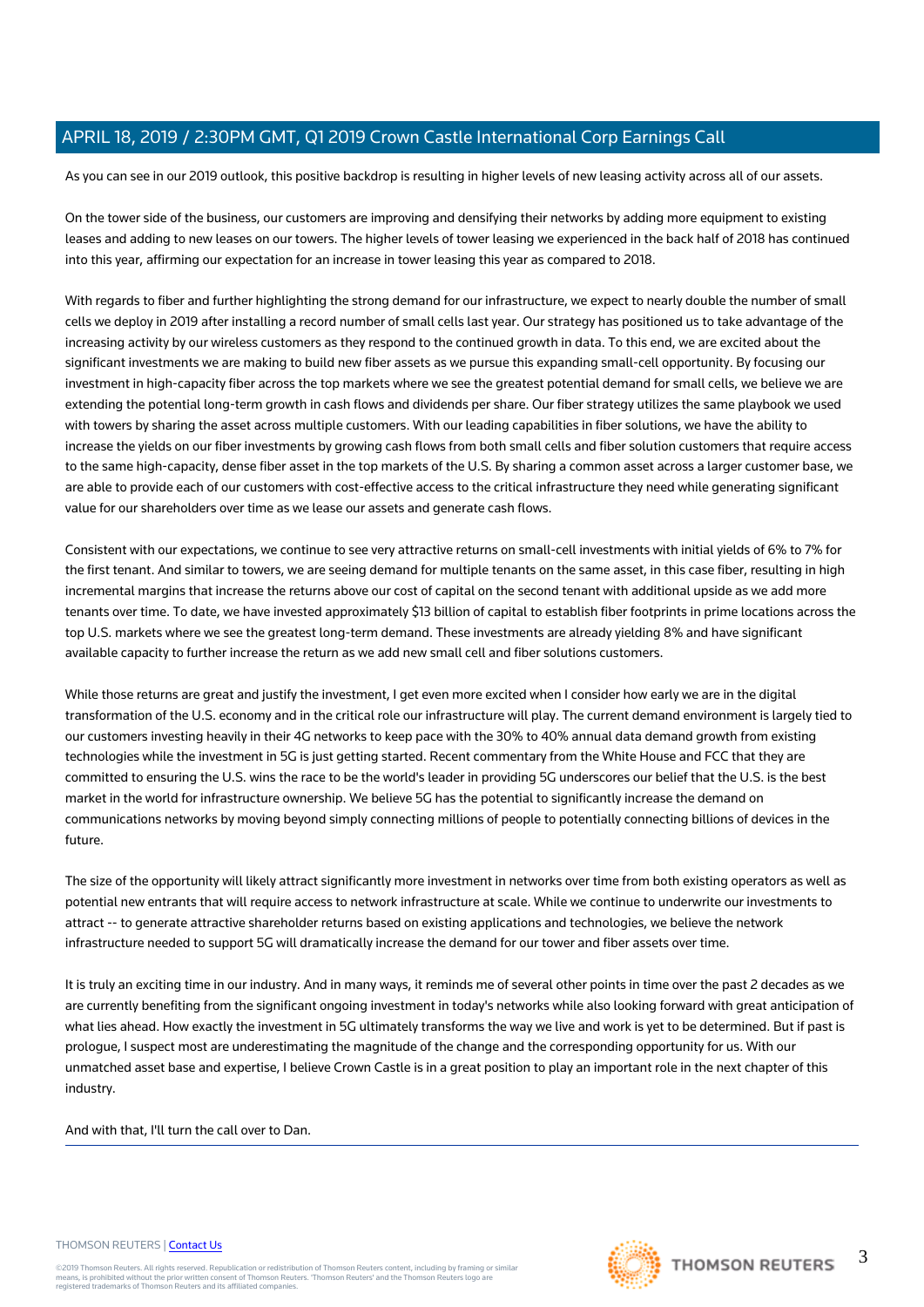## **Daniel K. Schlanger Crown Castle International Corp. (REIT) - CFO, Senior VP & Treasurer**

Thanks, Jay, and good morning, everyone. As Jay discussed, we delivered another quarter of solid growth, and we remain excited about the positive long-term industry fundamentals that are creating significant demand for our unique portfolio of communications infrastructure.

Turning to Slide 4 of the presentation. You can see we had a great quarter with site rental revenues increasing 6%, adjusted EBITDA increasing 8% and AFFO increasing 9% when compared to the same period a year ago.

Turning to Page 5, we are maintaining our full year outlook for site rental revenues, adjusted EBITDA and AFFO. At the midpoint, the expected organic contribution to site rental revenues from 2018 to 2019 represents approximately 6% growth year-over-year compared to 5.6% for full year 2018. The higher expected growth this year is driven by higher levels of new leasing activity for both towers and small cells with consistent year-over-year contribution to growth from fiber solutions. It's worth highlighting that historically speaking, the second quarter represents the low watermark with respect to quarterly AFFO during the year. This is primarily caused by certain seasonal expense items that tend to be higher in the second quarter relative to the first quarter, including cash taxes and repair and maintenance expenses, which impacts both sustaining capital expenditures and operating expenses.

From a balance sheet perspective, we continue to improve our financial flexibility. In February, we issued \$1 billion of unsecured notes with 10- and 30-year maturities, utilizing the net proceeds to repay outstanding revolver borrowings. By taking advantage of favorable market conditions, we were able to proactively lock in attractive long-term interest rates and extend the weighted average maturity of our outstanding debt to approximately 6.5 years.

Additionally, following the close of the quarter, we established a \$1 billion commercial paper program that we intend to use as a short-term funding source. This program provides a potentially lower cost option relative to our revolver while increasing our flexibility by tapping into another pool of capital. As we have previously stated, we intend to finance the business with approximately 5 turns of leverage longer term, consistent with our commitment to maintaining our investment-grade credit profile.

So in closing, our first quarter results were in line with our expectations, and we believe we remain well positioned to generate approximately 7% growth in AFFO per share in 2019.

Looking further out, we are excited about the current investments we are making in new assets that we believe will extend the long-term opportunity to generate compelling returns for our shareholders with a combination of dividends and growth.

With that, Cody, I'd like to open the call to questions.

## **QUESTIONS AND ANSWERS**

#### **Operator**

(Operator Instructions)

We'll take our first question from Simon Flannery with Morgan Stanley.

#### **Simon William Flannery Morgan Stanley, Research Division - MD**

Turning to the small cells, you talked about the increased pacing in the small-cell build this year. Perhaps you could just get into a little bit more detail about where you are on that trajectory in the 10,000 to 15,000 range. What specifically is happening to help you achieve that? And any more color you could provide on how the lease-up of the initial build is going?

#### **Jay A. Brown Crown Castle International Corp. (REIT) - President, CEO & Director**

Simon, on your first question, we're on pace as we talked about to be able to put the number of small cells on air this year of about double what we did in 2018. That activity is ramping through the course of 2019, such that by the end of 2019, we think we'll put about

 $\Delta$ 

## THOMSON REUTERS | [Contact Us](https://my.thomsonreuters.com/ContactUsNew)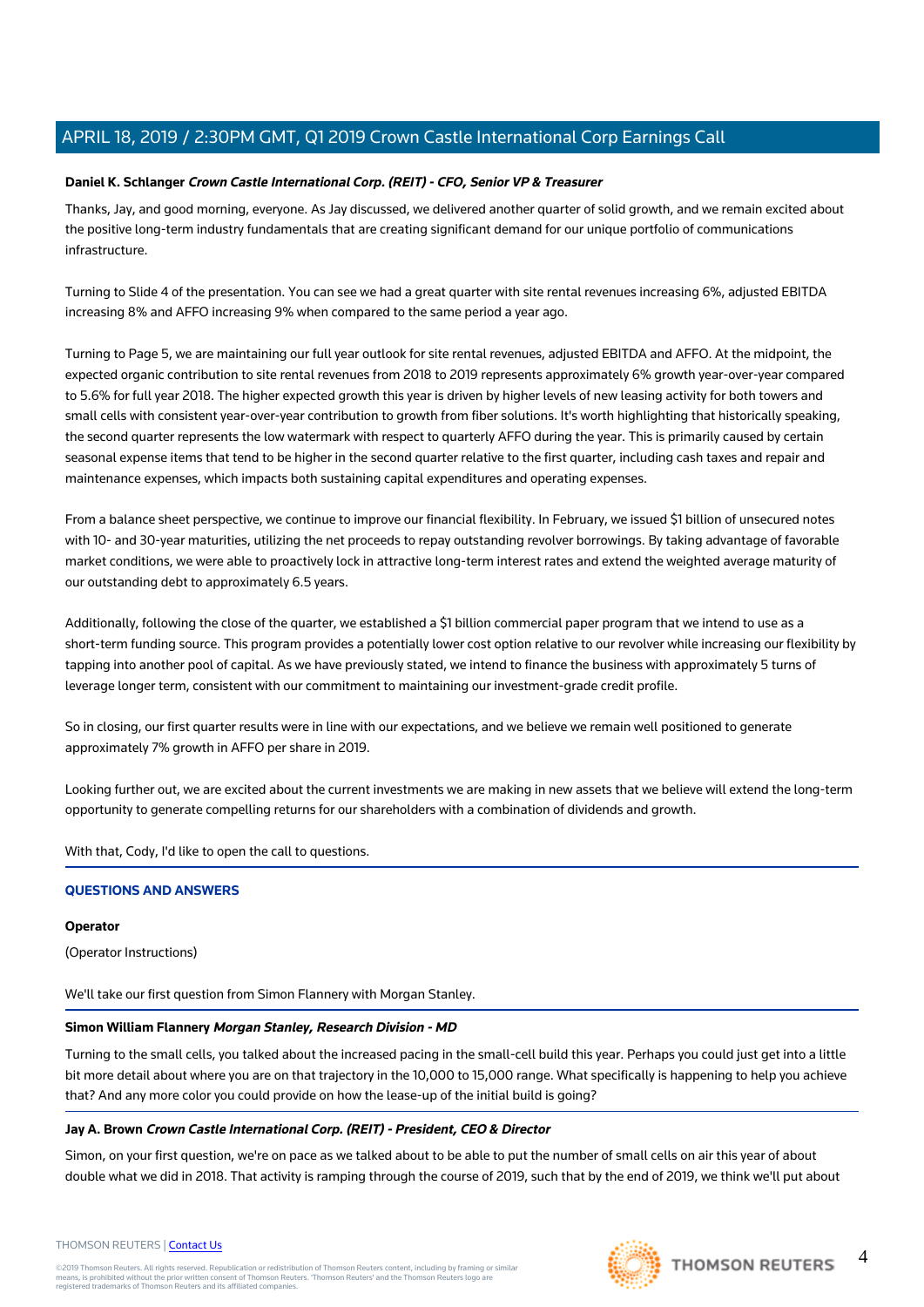double the number that we had in '18 on air. It's going as expected. We had -- obviously, this represents -- given the time line to build these of 18 to 24 months, this is the culmination of work that's been ongoing for some period of time, so we've already built the organization to be able to handle that level of activity, and a lot of the activity required in order to get that many small cells on air has taken place in past periods. So we feel pretty good about where we are.

On the data points around what we're seeing with lease-up, consistent with what we've been talking about over the last couple of years, we're continuing to see proof points in a number of different markets where we have acquired fiber from whether it's FiberNet or Lightower or other acquisitions that we've done over time, we've seen that fiber begin to lease-up for small cells. And then the assets that we have built, specifically for small cells, we've continued to see lease-up on those assets that's in line with our expectation of being able to exceed our cost of capital with that second tenant and then continued upside as we share the asset across customers into the future.

As we've talked about and I think this is reflective of our results, given the opportunities that we see in small cells to invest further capital, a significant portion of the activity that's ongoing for small cells is the continuation of building new assets or immature assets. We're putting those on air at somewhere in the neighborhood of about a 6% to 7% initial yield on invested capital. And given the opportunities and the data points that we've seen that these assets are going to lease up over time when we build them in the best markets, we're continuing to expand and grow the pie.

So whether it's margin expansion or return on capital, we're basically constantly diluting the legacy mature portfolio -- maturing portfolio with new assets that come in, in that 6% to 7% initial yield and lower margins than assets that have been on air for quite a period of time. And given the scale with which we're doing the new activity and expanding our footprint, that has a far more significant impact to our financial results, frankly, than the lease-up does.

### **Simon William Flannery Morgan Stanley, Research Division - MD**

And how do you think about expanding -- you talked about best markets, but going beyond your existing markets to newer markets, is there any opportunity there?

## **Jay A. Brown Crown Castle International Corp. (REIT) - President, CEO & Director**

Well, the vast majority of the activity would be focused on the top 30 markets currently in the U.S. That's the focus of the wireless operator. So the vast majority of our capital is we're supporting them and building for them. It's really focused on those top 30 markets. Based on both their public comments and some activity that we've seen, we think this is going to go well beyond the top 30 markets and be impactful to at least the top 100 markets. And if the returns stay where -- based on what we have seen in the top 30 markets, we're happy to continue to follow them in the markets beyond the top 30.

But at this point, the vast majority of our capital investment would be focused in the top 30 markets, and that would go for both the nodes that we have on air as well as nodes that we have won and are under contract and we're in the process of beginning to build that will come on air over the next couple of years.

## **Daniel K. Schlanger Crown Castle International Corp. (REIT) - CFO, Senior VP & Treasurer**

And just to follow up a little bit on that. Jay said if the returns are there, we're going to continue to invest in the other markets as we continue to push out small cells and our customers do. But as we've said for a while now, we don't see a huge opportunity for acquisitions to help us down that path. We think most of that will be organic type of build in those markets. We may see some tuck-in acquisitions, but the majority of what we see is the new build will be through spending our own capital and building out new assets.

#### **Operator**

And I'll take our next question from David Barden, Bank of America.

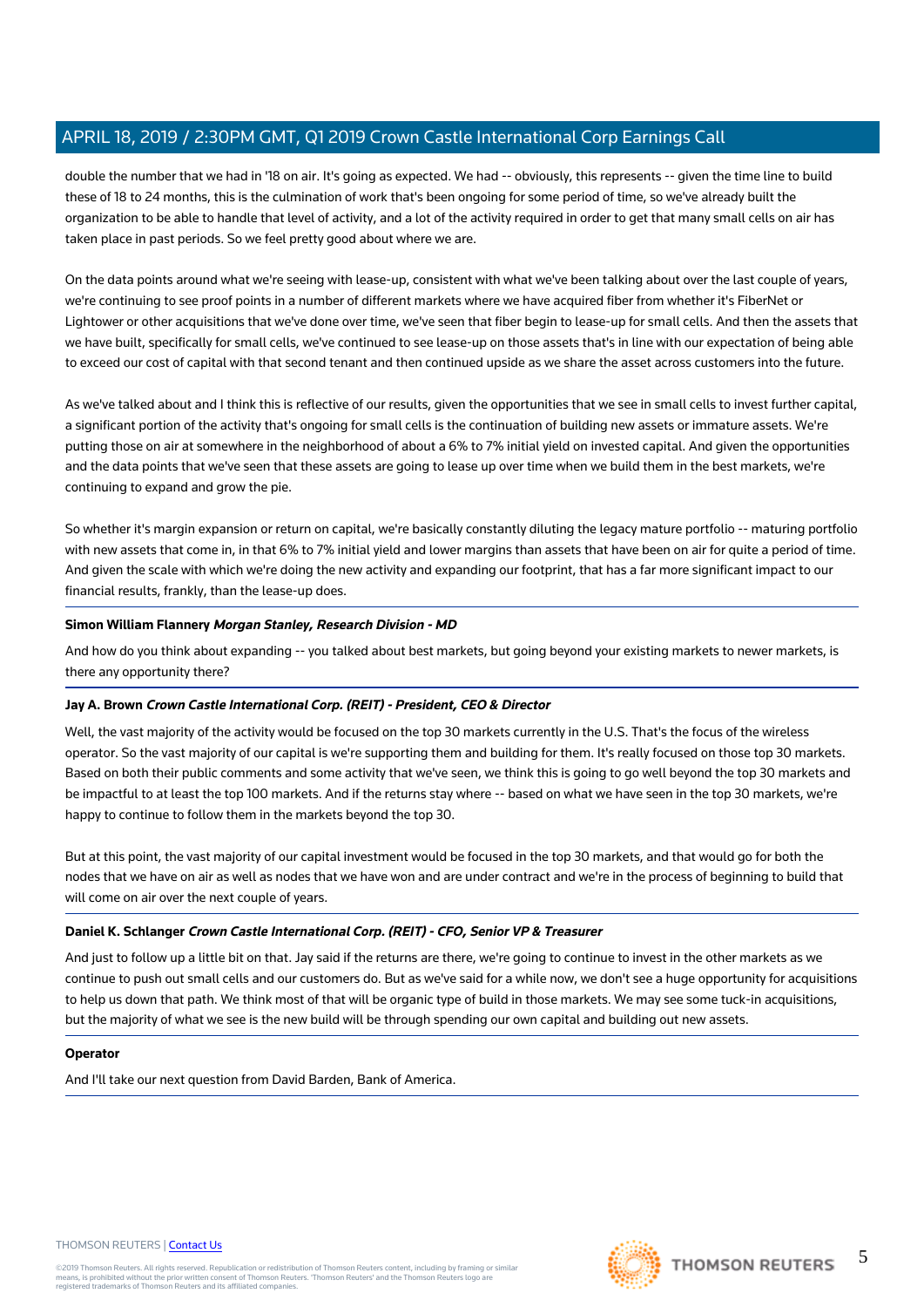#### **Joshua Matthew Frantz BofA Merrill Lynch, Research Division - Associate**

It's Josh in for Dave. Just a few, if I could. Can you break down the growth in the quarter within fiber solutions and the small cell part of the fiber segment and maybe any drivers there and then the growth you're expecting within those pieces for the year? And then is there any seasonality within small cells when you can actually put nodes up winter over summer, something like that, that we should be aware of?

#### **Daniel K. Schlanger Crown Castle International Corp. (REIT) - CFO, Senior VP & Treasurer**

So taking that first question -- Josh, thanks. The breakdown of revenue in the quarter is similar to what it has been historically between fiber and small cells at about 75% fiber and 25% small cells.

Importantly, though, as we look out over the course of 2019, consistent with keeping our guidance very similar, where we are is -- where we were before is that the growth in small cells we anticipate to be between \$70 million to \$80 million in new leasing activity. And on the fiber side, it'll be between \$160 million and \$170 million, which is consistent with what we said previously. So we see the growth rates be very similar to what we have been expecting.

With respect to seasonality, there's nothing that's really seasonable -- seasonal about deploying small cells. It really comes down to when we can get everything through the municipality's permitted zones and then constructed. And that, as Jay pointed out earlier, takes 18 to 24 months on average. But that can range beyond 18 on the low end and beyond 24 on the high end, so it really just depends on when all of that gets done when small-cell nodes get put on air.

#### **Joshua Matthew Frantz BofA Merrill Lynch, Research Division - Associate**

And is there any drivers in the fiber solutions side that you could call out in terms of growth in the quarter specifically?

#### **Jay A. Brown Crown Castle International Corp. (REIT) - President, CEO & Director**

No. I think as Dan mentioned, as we look at the calendar year 2019, we have the same expectation for how the year will play out as we did previously. And I wouldn't point to anything seasonal in that business.

#### **Operator**

We'll now move on to Brett Feldman with Goldman Sachs.

#### **Brett Joseph Feldman Goldman Sachs Group Inc., Research Division - Equity Analyst**

As we look at full year guidance, you obviously implying that there'll be acceleration. You had 5.7% organic contributions to growth this quarter, and I believe the midpoint on average for the year is at 6%. I'm just curious as we think about what drives the acceleration, I would guess it was probably ramp in small cells. But if there's more nuance, color you can provide on that, that would be very helpful.

#### **Jay A. Brown Crown Castle International Corp. (REIT) - President, CEO & Director**

Well, I think we've got acceleration happening across the business, Brett. If you look at our numbers, as Dan just mentioned, year-over-year, we're expecting about \$15 million more of new leasing activity on towers as compared to 2018. And on the small cell side, there's about \$20 million more, so that's impacting the fiber segment. Year-over-year, the growth numbers on fiber solutions are masked a bit by the acquisition activity, but there's meaningful more revenue from fiber solutions in calendar year '19 compared to '18.

But I wouldn't point to necessarily another acceleration beyond what we've talked about here. As we look at the full year, it's up meaningfully from 2018 towards the elevated end of what we saw at the end of 2018, in fourth quarter results, and we're seeing that kind of activity continue into 2019. We do think -- as I made the point in my comments, we don't think this is a short-term change in the activity given what's happening in the landscape and the focus of the carriers of continuing to deploy for 4G given the growth they're seeing in data networks. We think we're in a period of time where we're going to see some sustained, maybe elevated levels of tower leasing activity and drive towards small cells.

And then the long-term aspects of that, we think, is at least extending the runway of growth in the business as the next leg of technologies and opportunities are on the horizon.

#### 6 **THOMSON REUTERS**

#### THOMSON REUTERS | [Contact Us](https://my.thomsonreuters.com/ContactUsNew)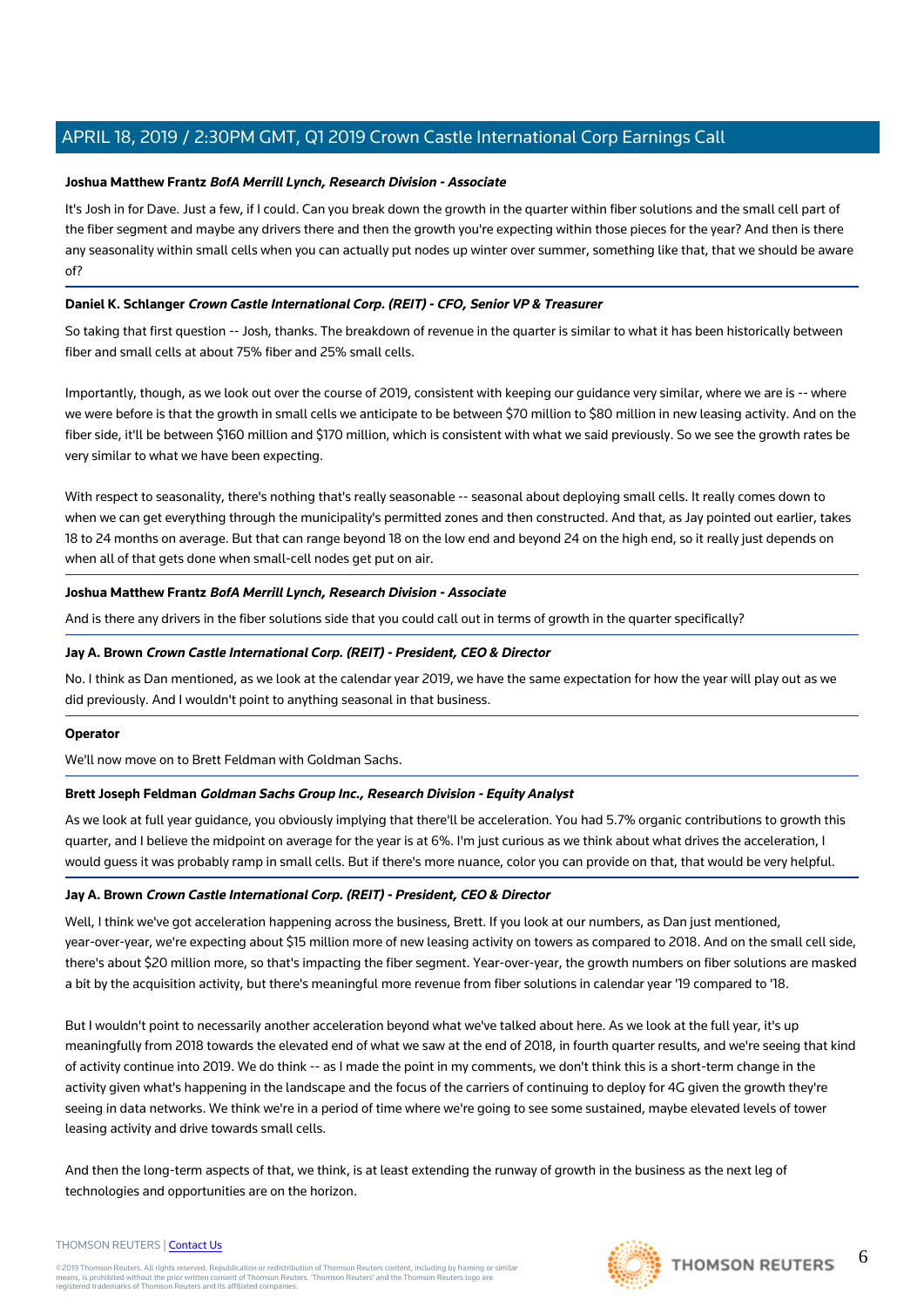#### **Brett Joseph Feldman Goldman Sachs Group Inc., Research Division - Equity Analyst**

Got it. If I could just follow up on something that you were talking about earlier. I think you had said that the small-cell deployments you had targeted for this year was in scope of what you were logistically capable of doing. And I'm curious, do you think you're sort of at a run rate in terms of level of small-cell deployments just because that means you're finally getting some operating leverage in business if you're not scaling up your G&A anymore?

### **Jay A. Brown Crown Castle International Corp. (REIT) - President, CEO & Director**

Yes. I think if the level of activity were to stay similar to what we're going to undertake in 2019, then yes, we've scaled the organization to be able to do that, and we'll see the benefit of operating leverage there. As I would think about operating leverage, the vast majority of margin expansion in our business -- you can look at the tower model and see the same dynamic. The vast majority of the expansion of margin happens as we have a stable asset base and then we add tenants to that stable asset base over time, and then you see a really steady growth in margins.

In the case of small cells, given the amount of activity that's really related to expanding the portfolio, even though there are components of the portfolio from years ago that we had built, that's relatively small compared to the amount of new activity that's coming on where we're building new markets. And therefore, the margin expansion or the leveraging of the cost structure, in essence the asset base, you don't see that reflected in the margins as quickly as what you do or as directly as what you do on the tower side. We're seeing it in pockets as we look for data points to test our assumptions, to see whether or not the business is developing as we would expect. But I think we're going to continue to see margins -- it won't expand as quickly on the fiber side as we continue to put -- as I've discussed earlier in the call, continue to put immature assets into the mix. Those new assets have lots of growth potential. But initially, they basically dilute the margins down.

#### **Operator**

We'll now move on to our next question from Jon Atkin with RBC.

#### **Jonathan Atkin RBC Capital Markets, LLC, Research Division - MD and Senior Analyst**

So real quick on MLAs, I wondered if you could maybe just sort of review for us of your MLAs that kind of encompass macro towers, how many are holistic arrangements where your revenue growth is mostly fixed irrespective of tenant activity level versus framework agreements where your revenue growth kind of flexes in relation to leasing activity? And then maybe in addition on the MLA topic, how many include small cells as a component of that?

#### **Jay A. Brown Crown Castle International Corp. (REIT) - President, CEO & Director**

Yes. Jon, on the first part of your question, we -- as you know, we are very hesitant to talk about the kinds of contracts that we sign with customers and who those customers are. So I'm going to kind of -- I'll beg off of your question, I think, in terms of the specificity with which you're asking it. I think as you look at our leasing activity, though, more broadly, the mix of activity that's driving new tower leasing on the tower leasing side is about 50% is new installs on existing assets and then about 50% is amendment activity. So in terms of revenue -- incremental revenue growth that we're experiencing across the portfolio, that's the drivers.

From a pricing standpoint, as we agree with customers around what the activity is going to look like on how we price that, the majority of the activity that we see on the tower side, both for new installs as well as amendments, we've agreed with our customers around what the price component looks like. So they'll come back and tell us how many antennas or lines or other things or space they need at the base of the tower, and we would have agreed a fee schedule with them that would cover basically all of the assets. But each of the customers, depending on the spectrum bands that they're using, the markets that they're using, there would be varying levels of commitment on the tower side as to how much activity they've committed to related to that, but the pricing has been mostly fixed.

On the small cell side, we really have not done that in any way with the wireless operators. Those contracts, as we've talked about on past calls, it's highly dependent upon the cost structure of the asset by market. So while in towers, there's a national -- there's, in essence, a national pricing schedule that we can agree with the carriers, we've got to get very granular on the small cell side to understand the mix of aerial versus buried fiber, the regulatory fees or processes in a given market. And that can change pretty

#### THOMSON REUTERS | [Contact Us](https://my.thomsonreuters.com/ContactUsNew)

©2019 Thomson Reuters. All rights reserved. Republication or redistribution of Thomson Reuters content, including by framing or similar<br>means, is prohibited without the prior written consent of Thomson Reuters. "Thomson Re



7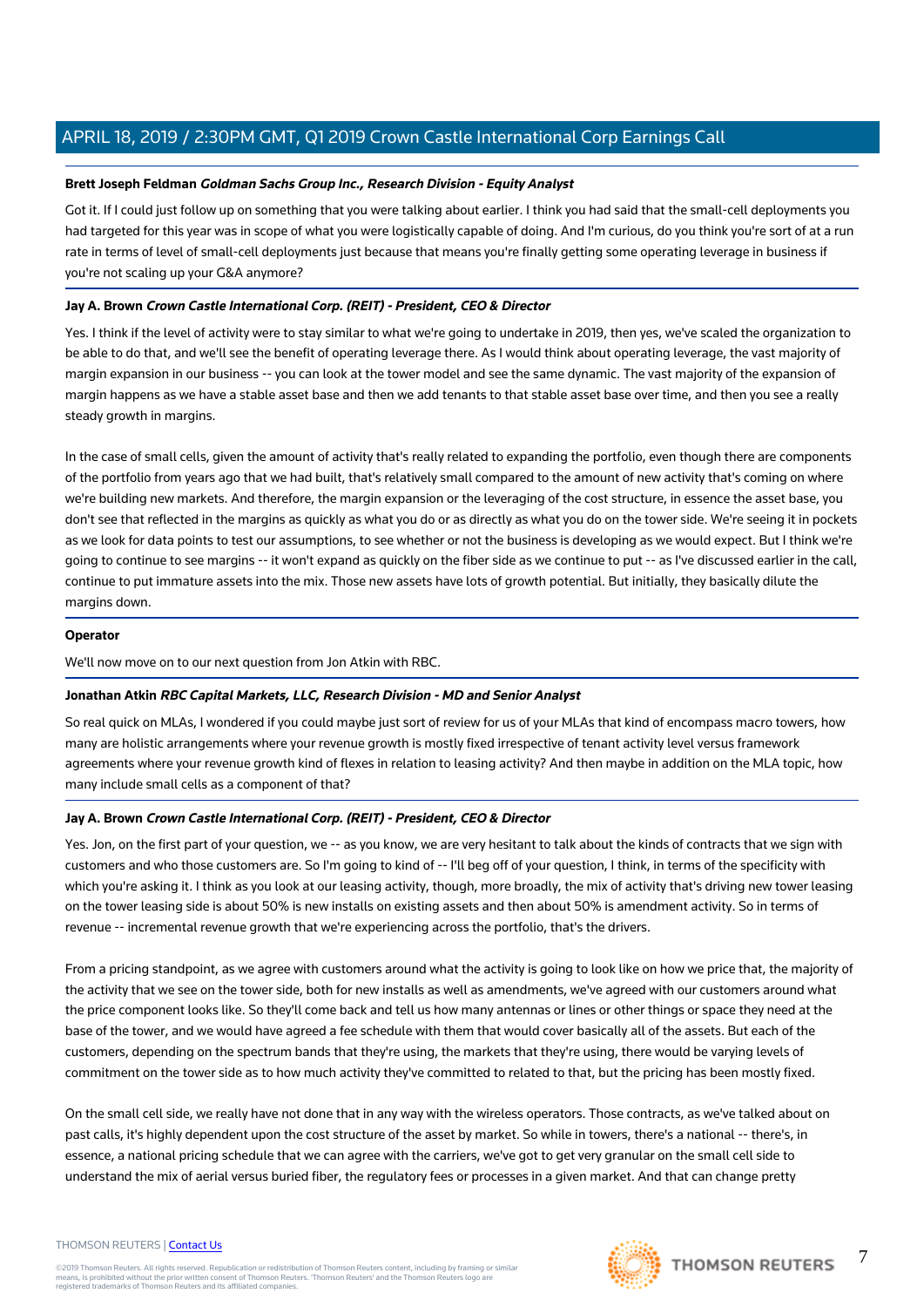dramatically what the pricing schedule is with the carrier depending on the market and where in the market their desire is for small cells. So there's not a way to do that easily on a national basis, so we basically need to go market-by-market and agreed pricing at that level.

#### **Jonathan Atkin RBC Capital Markets, LLC, Research Division - MD and Senior Analyst**

Can you -- just as a corollary and you can maybe answer it later in the call if you don't have it handy, but a year ago, what was that mix that you indicated for this most recent quarter between new installs and amendments? And then kind of further down on the small cell question, can you maybe give a sense to the pipeline and how concentrated it is by customer? Is it like 30-30, 20-20 or 40-30, 20-10? Or how would you kind of characterize the diversity of the demand?

#### **Jay A. Brown Crown Castle International Corp. (REIT) - President, CEO & Director**

Yes. On your question about a year ago, maybe Dan or somebody can grab that number, but I believe it was about 60% amendments, 40% new installs. We were between 60% and 65% amendments over the last -- really longer than a year ago, we could go back probably 24 to 36 months, and it was pretty steady where about 2/3 of the activity was being driven by amendments and 1/3 by new installs. So we've seen a little bit of an increase in new -- first-time installs relative to amendments in more recent periods.

With regards to the pipeline, we're continuing to see activity across all 4 of the wireless operators, so there's a good mix of small-cell activity from all of the operators. And it varies by market as to what their focus is, but we've got significant activities underway from each of the big 4.

#### **Daniel K. Schlanger Crown Castle International Corp. (REIT) - CFO, Senior VP & Treasurer**

And Jon, as we have disclosed historically, we're about 65,000 small cells on air and under development, and that was true at the end of last quarter. It's true again at the end of this quarter. It's just moved a little bit from -- what we said last quarter was about 50-50 between on air and under development. Now we're about 35,000 on air and 30,000 under development or in the pipeline. As we put more nodes on air and didn't have substantial bookings in this quarter, but that was not unexpected just given the pace of bookings that we had through last year, and sometimes they are lumpy. So it doesn't speak to any change in activity levels or what our expectations are going forward. It's just a shift right now between on air and under development.

#### **Jonathan Atkin RBC Capital Markets, LLC, Research Division - MD and Senior Analyst**

And the last one for me. I think you alluded to it in the question Josh asked. But e-rates and kind of seasonality sounds like you didn't really see much, but I wondered if you can sort of confirm that. And then what's the competitive dynamics for e-rate? Is it basically highly competitive or less so and very much dependent on your routes?

#### **Jay A. Brown Crown Castle International Corp. (REIT) - President, CEO & Director**

Yes. I would say the same thing as I did to Josh about the seasonality. There's some seasonality as those contracts come up and schools look at what their fiber needs are going to be for the next school year. Depending on the timing at which they do that, there can be some seasonality in that. Given the size of our business though, that's really a very small component. So while some elements may have a little bit of seasonality to it, I think at the overall, it just does not impact the financial statements.

Similar -- on your competitive question, similar to what we've seen in all of the infrastructure businesses, having assets in the right location is most of the time what drives the answer to how competitive a space is. And the same thing is true in fiber. So generally speaking, there are a limited number of providers who can provide high-capacity, dense urban fiber. And depending on where our routes are and where our fiber is, we're going to have a high likelihood of winning some of that business. To the extent that we don't, then it may be a part of the market where we're not competitive and may choose not even to bid because the economics just won't reflect an appropriate return.

#### **Operator**

We'll now take our next question from Nick Del Deo with MoffettNathanson.

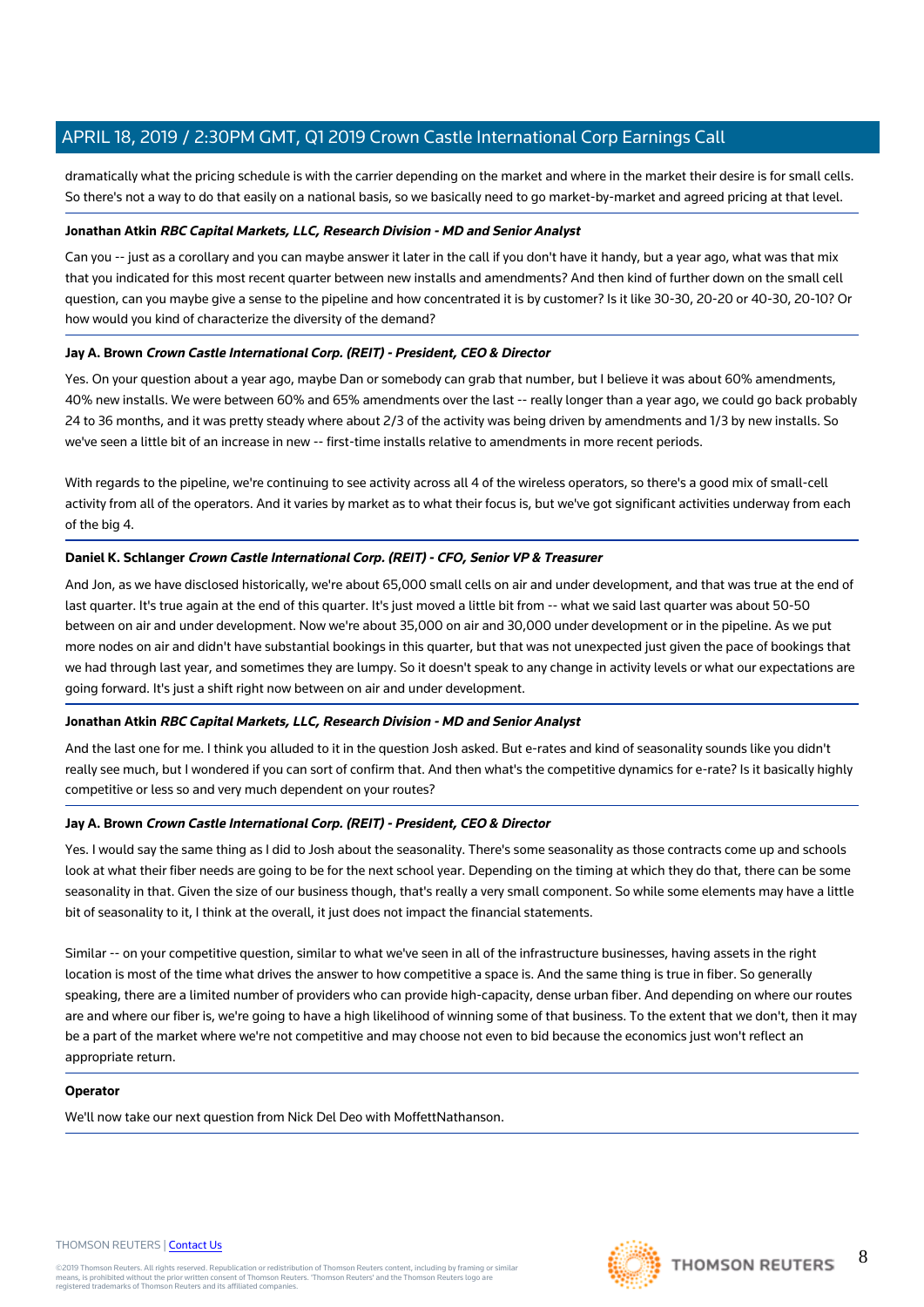#### **Nicholas Ralph Del Deo MoffettNathanson LLC - Analyst**

To put a finer point on an earlier question, if we assume a reasonable growth rate and revenue share for small cells, it looks like fiber solutions revenue is flat or down sequentially this quarter, and that's after it looked like it had been flatter down sequentially 2 quarters ago. Is that correct? And is there anything we should be aware of here? And I guess more generally, can you describe your degree of confidence in the longer-term mid-single-digit growth outlook you've laid out for fiber solutions, not for 2019 which you reaffirmed, but the outlook beyond that?

#### **Daniel K. Schlanger Crown Castle International Corp. (REIT) - CFO, Senior VP & Treasurer**

Yes. Nick, the growth rate of fiber solutions in the first quarter was lower than what our fiber set long-term growth rate is. But we still think that -- as we mentioned and as Jay mentioned about 2019, we still think we'll get to that 5% or mid-single-digit growth rate and still have confidence that beyond that, we'll be able to make that happen. There was nothing specific that happened in the quarter. It's not something that gives us a lot of concern at all because it's just -- it's timing of when bookings happen when things go on air. It's not something that changed obviously the outlook for 2019.

#### **Nicholas Ralph Del Deo MoffettNathanson LLC - Analyst**

Okay. Got it. And then Sprint has talked about having deployed almost 20,000 small cells on Altice's HFC plans. Now there are obviously puts and takes associated with using coax rather than fiber. It's probably pretty cheap to put up. If we eventually see the other cable operators strike analogous arrangements with other carriers, do you see this being relevant for your small cell business?

#### **Jay A. Brown Crown Castle International Corp. (REIT) - President, CEO & Director**

I think I would -- just stepping back, Nick, broadly. When we look at the amount of spectrum that's laying silo in the hands of operators and the spectrum that is likely to come to market over the next coming decade based on what the FCC has talked about, there's going to need to be a significant amount of deployment activities. And I suspect that both the wireless operators as well as cable companies, there may be other entrants into the market that want to have network elements beyond just who we would think of today as owning networks. And they are going to look across the board at opportunities to use infrastructure and are going to need to use a number of different types of facilities in order to deploy that spectrum.

So when I see things like what you're mentioning, I think that will be one of the elements that are used in order to fill the need for spectrum deployment. But I believe the pie is going to be so large that it's not going to be detrimental to our growth rates or expected growth rates that those kind of things are going to happen. I think it's somewhat analogous to -- so I remember back years ago when we were kind of moving from 2G to 2.5G, 3G and people were really concerned about what WiFi was going to do to our business and there were a lot of fears that WiFi was going to completely offload the need for the deployment of spectrum on towers. And the growth has more than overcome that, so the growth and the demand on the networks. And at the same time, our customers are going to look for the lowest-cost provision to deliver network resources to the consumer to meet the need. So I think what you've highlighted is one of the ways that they will look for a way to supplement their network deployments. But I think it's just one component of it, and I don't believe that will be impactful to our long-term growth rates.

#### **Daniel K. Schlanger Crown Castle International Corp. (REIT) - CFO, Senior VP & Treasurer**

Yes. And just piggybacking on that a little bit. As they look at -- as our customers look to deploy network as inexpensively and efficiently as possible, that's where we come in because we're able to share the asset among all of the customers and share those economics that, that is exactly the value that we bring is to be able to deploy all of that [fellow] spectrum in the most efficient way possible, which is why we're so excited about the future is that we think we have the right assets in the right places to allow our customers to meet their increasing demand over time with the least expense and most efficient manner.

#### **Operator**

We'll now take our next question from Ric Prentiss with Raymond James.

#### THOMSON REUTERS | [Contact Us](https://my.thomsonreuters.com/ContactUsNew)

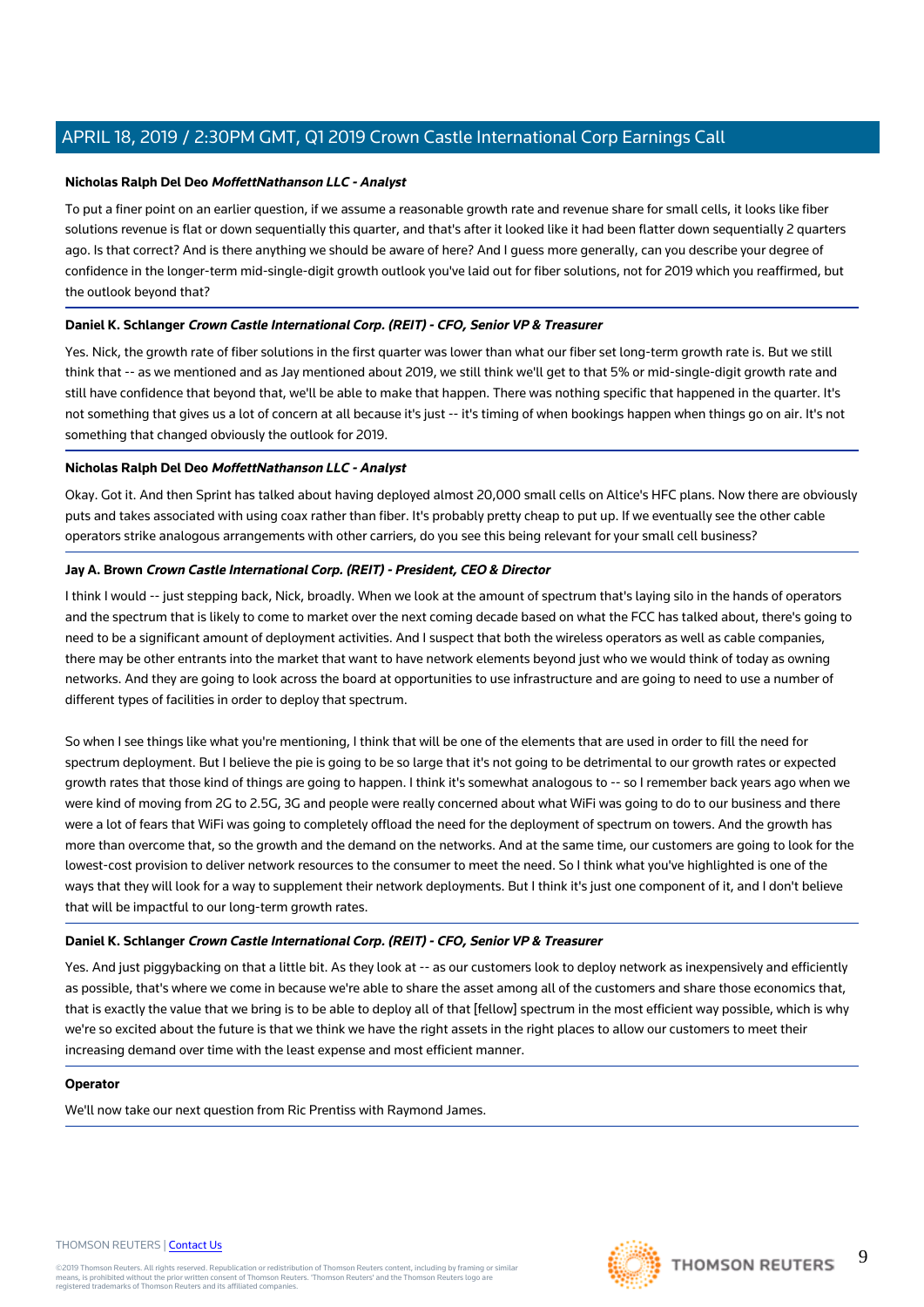## **Richard Hamilton Prentiss Raymond James & Associates, Inc., Research Division - Head of Telecommunication Services Equity Research**

I want to follow up on a couple of questions, your answer back on Jonathan's question about the nodes. Jay, I think you mentioned that you want to -- you're thinking that you could do 2x what you did in '18 as far as nodes on air. Can you remind us how much you did in '18 just so we kind of have a framework?

#### **Jay A. Brown Crown Castle International Corp. (REIT) - President, CEO & Director**

We did about 7,500 in 2018, so we expect to be in the ballpark of about 15,000 in 2019.

## **Richard Hamilton Prentiss Raymond James & Associates, Inc., Research Division - Head of Telecommunication Services Equity Research**

That's great. And Dan, you mentioned seasonality, I appreciate that. 2Q usually is the low quarter because of cash taxes and the ability to do maintenance. Some other seasonal ones we had a question on, your services business in first quarter was really strong as far as gross margins, but the guidance as far as what services would contribute in 2019 didn't change. How should we think about -- is it that it's going to fall off in the second part of the year? Or is there something contractual or are you just being conservative? How should we think about the services business?

#### **Daniel K. Schlanger Crown Castle International Corp. (REIT) - CFO, Senior VP & Treasurer**

First, I just want to remind you that when we talked about fourth quarter services business, we said there was about \$5 million that pushed off due to timing. So you can see that, that could have hit in the first quarter. So I don't think that we -- in our guidance going forward, we do not anticipate a slowdown necessarily. What we anticipate is a continuation of the type of activity that we see and have seen, as Jay mentioned, on the tower side. So we think it's going to be continuing activity. We're excited about it, and it really is timing is what you're seeing more than anything.

## **Richard Hamilton Prentiss Raymond James & Associates, Inc., Research Division - Head of Telecommunication Services Equity Research**

Okay. That makes sense. And then also there was a little spike-up in corporate SG&A in the first quarter. Is that a good run rate? Or what was going on there? Is there anything out of -- kind of unusual out of period there?

## **Daniel K. Schlanger Crown Castle International Corp. (REIT) - CFO, Senior VP & Treasurer**

Yes. There were a few things that -- we're not going to call out a tick-and-tie that probably pushed it up a little bit. But the reason that we were able to maintain our guidance over the course of 2019 is we anticipate to be where we thought we were going to be last quarter, so everything we think is in line with what we had anticipated before, so nothing really substantial one way or the other.

## **Richard Hamilton Prentiss Raymond James & Associates, Inc., Research Division - Head of Telecommunication Services Equity Research**

Okay. And last one for me. When you think about keeping your balance sheet balanced and funding the capital program that you mentioned that you guys are excited to keep rolling out fiber with build versus buying acquisitions. How do you think about debt raising versus equity raising as far as funding the capital program? I think you said this year, it's going to be debt. But how do you think about that given where interest rates might be headed or where your stock price is at?

#### **Daniel K. Schlanger Crown Castle International Corp. (REIT) - CFO, Senior VP & Treasurer**

Yes. So what we look at is -- we are committed to maintaining our investment-grade rating, which we think takes about 5x leverage. So what we're trying to do is maintain that 5x debt-to-EBITDA target or close to it as we can, and which means that if we can grow our EBITDA and have sufficient leverage capacity associated with that, that can cover our capital program, then that's what we're going to do. If we then have a capital program that is in excess of our cash flows and our EBITDA leverage growth or leverage capacity growth, then we'll go out and sell equity. For 2019, what we anticipate is that the EBITDA growth will lead to leverage capacity that will allow us to fund our capital program with debt, and that doesn't change just because our stock price is somewhere or is not.

And when we look forward though, as we see more capital commitments come, we'll have to do that calculus again and determine

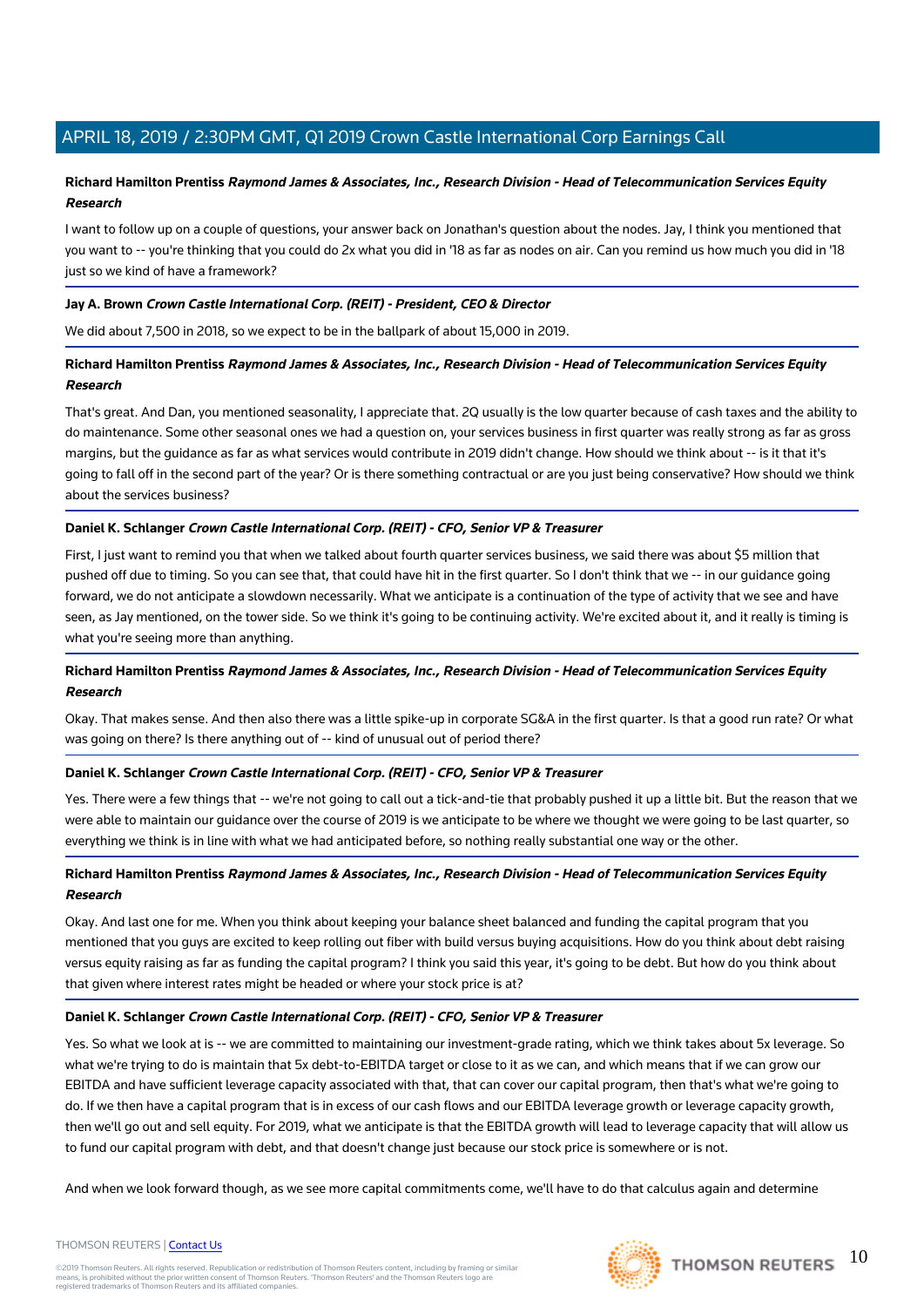whether the EBITDA growth will allow us to spend the money and utilize debt to spend for that capital or whether it will require some equity. But generally speaking, we're trying to minimize the amount of equity we issue, so keeping that 5x debt leverage is where we're headed. And to the extent that we get to the point where we want to sell equity or need to sell equity to maintain that 5x leverage, then we'll try to do it at the highest price possible and limit the number of shares we put up.

### **Operator**

We will now take our next question from Colby Synesael with Cowen and Company.

#### **Colby Alexander Synesael Cowen and Company, LLC, Research Division - MD and Senior Research Analyst**

Two questions, if I may. One is just a housekeeping item on CapEx. I think last quarter, you guys had indicated you expect to spend roughly \$2 billion and just some of the commentary on this call seems to focus on continuing to push forward with investment, and I'm curious if that's still the expectation. And then I guess to that point as it relates to capital raising and debt and equity and all that good stuff, when I look at your debt financing that I think that you'll need for this year assuming a target of maintaining that 5 turns of leverage, even when I do that, I look at your interest expense and it seems like your guidance for the year seems low. I mean even if you take the first quarter at \$168 million, that's \$672 million annualized versus your guidance of \$687 million to \$732 million. What would drive the interest expense up to the levels that you're still assuming in your guidance?

## **Jay A. Brown Crown Castle International Corp. (REIT) - President, CEO & Director**

On the first question around CapEx, we're not changing our outlook for 2019, so we still think that we'll be investing about \$2 billion of capital in the calendar year. My comments around our desire to continue to invest are more forward looking than just 2019 and are reflective of the environment that we're seeing and the actions that our carriers are taking against the shared infrastructure that we've built both on the fiber and tower side. And we are continuing to pursue and look for opportunities on that front. And as we've mentioned, because the build schedule is so long, 18 to 24 months in most cases, to the extent that there was a change in the trajectory of capital needs, you'll see that show up in our commentary around what the pipeline is and how many nodes are to come. If that were to change meaningfully, then I think what you were trying to determine, Colby, around the trajectory and is there growth there, then we would let you know as early as we could around here's where we think the trajectory on capital spending is going to go. But for 2019, we don't need to make any changes. We think it's going to be about \$2 billion in the calendar year.

## **Daniel K. Schlanger Crown Castle International Corp. (REIT) - CFO, Senior VP & Treasurer**

Yes. And Colby, on the interest expense, I'm going to try to answer your question, but I'm not sure I got it completely, so jump back on and ask if I miss it. But there are a lot of assumptions that go into that interest expense forecast, including timing of debt raises, what we use on revolver, how we term it out, what the interest rate is going to be. So all of that is baked into our best guess of what interest expense will look like, and that is what is reflected in our guidance. And what I couldn't tell is whether you're asking why it was too high or too low, so...

#### **Colby Alexander Synesael Cowen and Company, LLC, Research Division - MD and Senior Research Analyst**

If I look at the \$168 million that you just did in the quarter and simply annualize that, you get to \$672 million in the range for your interest expense guidance, which obviously impacts your AFFO. It's \$687 million to \$732 million. And even if I assume you raised debt with the assumption you maintain something around 5 turns of leverage, it still seems difficult to get to that \$687 million to \$732 million range.

#### **Daniel K. Schlanger Crown Castle International Corp. (REIT) - CFO, Senior VP & Treasurer**

Yes. Okay. So I understand your question. What I would say again is just it has a lot of assumptions that go into that, and that's why we give a range. We think that range is appropriate for what we anticipate our funding sources will be to pay for the capital expenditures we have in 2019.

#### **Operator**

We'll now take our next question from Matthew Niknam with Deutsche Bank.

## **Matthew Niknam Deutsche Bank AG, Research Division - Director**

On the small cell business, so I'm just curious, is the FCC small-cell order that came out late last year, is that helping you streamline the timing for deployment at least on the margin from the traditional 18 to 24 months you talked about in the past? And if not today, when

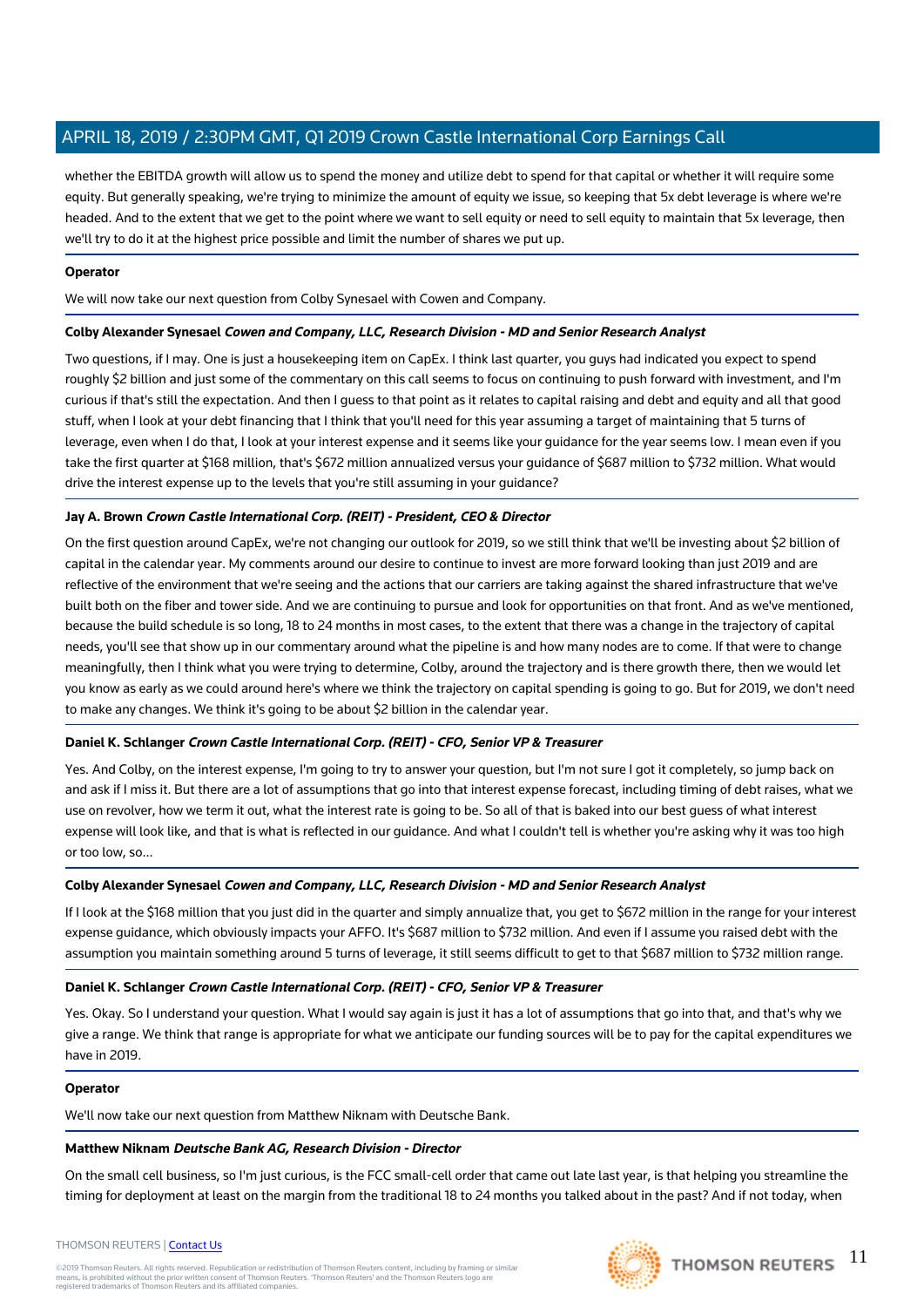do you anticipate this 18- to 24-month window shrinking over time? And then just secondly, on leasing activity, any meaningful contribution on the site leasing front you'd call out from nontraditional customers, so sort of beyond the Big 4 wireless carriers in the quarter?

### **Jay A. Brown Crown Castle International Corp. (REIT) - President, CEO & Director**

Matthew, on your first question around the benefit of the FCC order, it has been beneficial primarily because it has given more certainty around cost and timing of navigating the local municipalities. So it has been helpful on that front, particularly in markets and locations where there was an absolute blocker that had been put up by local municipalities. The FCC order has been very helpful in starting to move some of those locations off of an absolute prohibition of getting it done. So it's been helpful on that front. As I've mentioned, though, in past calls on this topic, I would not anticipate that the timeline of building nodes would shorten considerably from what we've seen 18 to 24 months of timeline to build small cells. Even with the FCC order, there's still a significant amount of coordination that has to happen with local municipalities as we work to deploy small cells in the public right of way. And I don't see anything on the horizon that's likely to shorten that deployment schedule by a meaningful amount as I look at the nationwide average of 18 to 24 months. So I would not assume that, that happens.

From a pragmatic standpoint, the amount of activity that we're seeing in small cells as we talked about the doubling of the number of nodes that we're going to put on air, that puts tremendous pressure at the regulatory level of local municipalities to process applications and also on the utility side. So in some cases, we've seen -- while the FCC order has been very helpful, there's another long pole in the tent in terms of just sheer volume and the amount of volume that we're now trying to push through at the municipality level for application approvals and through utilities bringing power to these locations in order to get small cells on air. So the amount of activity that we have seen and have staffed up for is not -- there's not necessarily the same correlation at the local municipality and utility level to process applications. So that's certainly a challenge of the overall system. On the leasing front, you want to...

### **Daniel K. Schlanger Crown Castle International Corp. (REIT) - CFO, Senior VP & Treasurer**

Yes. So the contribution of nontraditional customers, I think what we've said and we try not to talk specifically about customers is that we are seeing some demand coming from pockets other than the Big 4 carriers that is driving some of our demand right now, and it's something that we think will continue and we're excited about.

#### **Operator**

We'll now take our next question from Robert Gutman with Guggenheim Securities.

#### **Robert Ari Gutman Guggenheim Securities, LLC, Research Division - Senior Analyst**

You said there was limited new small-cell bookings in the quarter, but I don't know if you provided the breakout of the -- I think it was \$87 million of new leasing between the 3 respective segments. And I was wondering out of the small-cell backlog, not sure if you've provided sort of the breakout of what proportion are second tenant builds versus initial builds.

#### **Daniel K. Schlanger Crown Castle International Corp. (REIT) - CFO, Senior VP & Treasurer**

Yes. So what I was speaking to is our -- as I said before, the total number of small-cell nodes on air and under development remained about 65,000. It's just the shift happened from about a 50-50 split between the 2 into more being on air, about 35,000 on air and 30,000 under development. And that we -- what that means basically is that it wasn't a huge number of bookings in the quarter. As we look out and Jay said, there's a lot of anticipation of continuation of bookings because the pace of activity has not changed very much. And so we're excited about what the future looks like.

And part of that is because, to your second question, around what is new anchor builds versus co-location, it remained about the same, about 80% anchor build and 20% co-location or somewhere in that general vicinity because we're continuing to build out both within the markets that we have and then expanding within those markets into new geographic regions of those markets. So what we're excited about with that is all that does is provide new assets that we believe over time will be the driver of what Jay was talking about earlier of incremental margin once the asset does stabilize. So we are happy with that proportion of anchor build remaining in that 70%, 80% range. It really hasn't changed for a while now.

#### THOMSON REUTERS | [Contact Us](https://my.thomsonreuters.com/ContactUsNew)

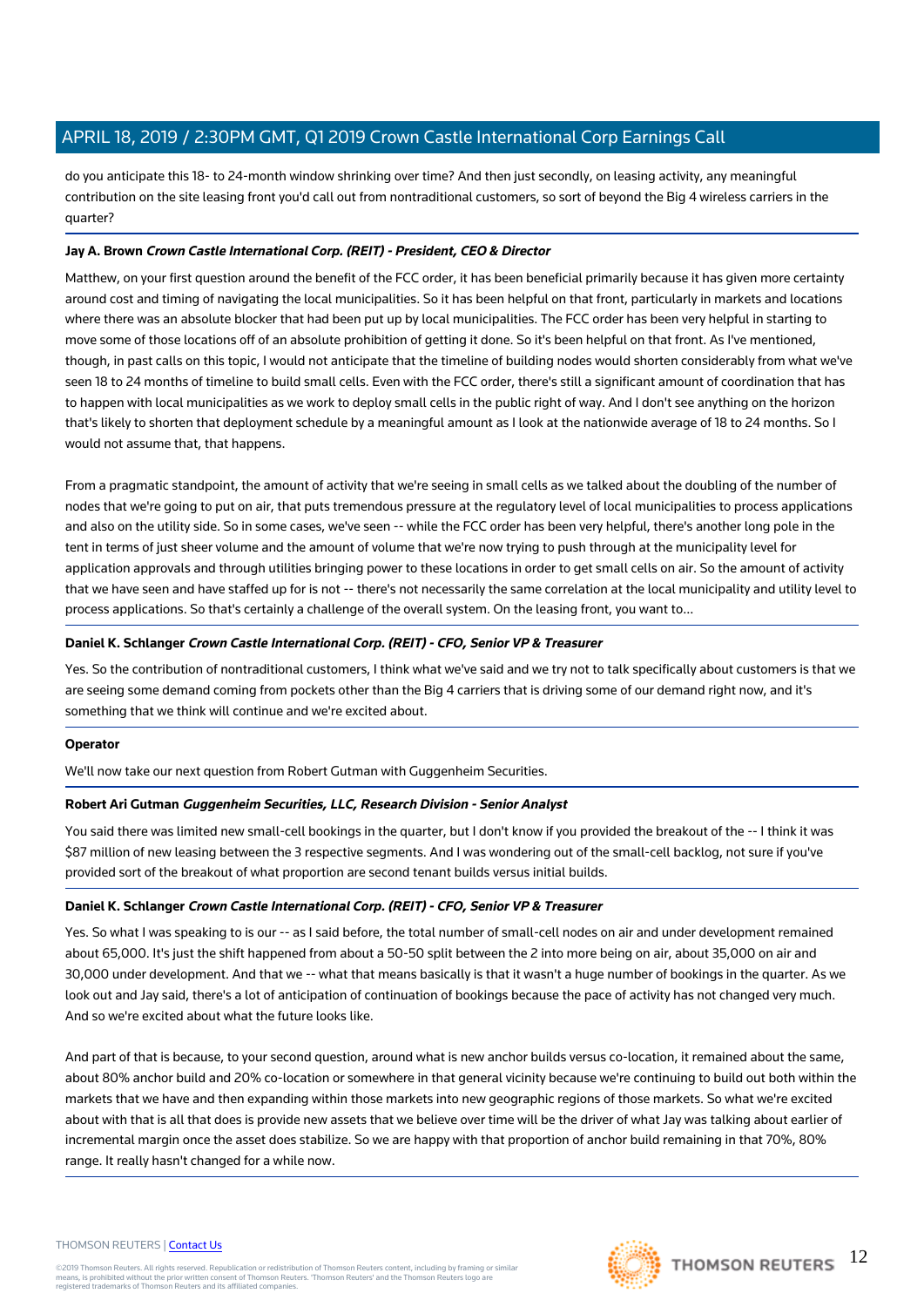## **Jay A. Brown Crown Castle International Corp. (REIT) - President, CEO & Director**

Robert, just to pick up on Dan's point, which is, I think, really helpful context to some of the things I was making comments around earlier around the continued building out of new markets in areas of the market. If you take roughly, and I'm not trying to pin the number down exactly, but if you take about 20% of the activity that we'll see in calendar year 2019 on small cells going on air, that means in the neighborhood of about 3,000 co-locations are going to happen in calendar year 2019.

If we go backwards 3 or 4 years, you're talking about well over half of the total nodes that we put on air in those years are now in the form of co-locations. So we're seeing the legacy assets that we have continue to grow the amount of co-locations that are going across them. But as we talk about scaling and continuing to, as we are in calendar year 2019 or expect to in 2019, doubling the amount of activity, that 20% of co-locations, the percentages will lie to you because the numbers are growing so large in terms of the amount of investment that we're making. But the number of proof points that we have that the co-location model is working is increasing significantly, far more than just talking about the percentages of breakout between co-location and new leasing would suggest.

### **Robert Ari Gutman Guggenheim Securities, LLC, Research Division - Senior Analyst**

Great. And any color on fiber versus micro tower in the new leasing number for the quarter?

#### **Daniel K. Schlanger Crown Castle International Corp. (REIT) - CFO, Senior VP & Treasurer**

Yes. We're not going to break that out quarter-by-quarter. Just the color is that for 2019, it remains the same at that 70 to 80 on small cell and 160 to 170 on fiber solutions.

#### **Operator**

We'll now move on to our next question from Walter Piecyk with BTIG.

### **Walter Paul Piecyk BTIG, LLC, Research Division - Co-Head of Research and MD**

If you have a customer on a small cell that has LTE and then they add a 5G PAL, is that an amendment or a new lease-up? And if it's an amendment, what's typically the percentage add from what they were paying for the original 4G small cell?

#### **Jay A. Brown Crown Castle International Corp. (REIT) - President, CEO & Director**

Walter, probably the best way to describe it, and this is generality because there could be cases where this answer would not be the case, so I don't mean it to be blanket 100%. But generally speaking, that would look like a brand-new tenant on the small cell system. The types of equipment that we expect to see in 5G would result in them using up another entire slot on the -- in the cabinet, and so it's likely that it would look much more like a full tenant than it would look like an amendment.

And so economically, when we talk about adding the second tenant, exceeding -- basically getting into a place where we're exceeding our cost of capital, that's the way the economics would follow, generally speaking.

#### **Daniel K. Schlanger Crown Castle International Corp. (REIT) - CFO, Senior VP & Treasurer**

And also...

#### **Walter Paul Piecyk BTIG, LLC, Research Division - Co-Head of Research and MD**

So the deployment that I saw, it was basically taking a slot on a lamppost. So for sure, they were taking a slot where another carrier would have been, right? So there has to be a new lease.

#### **Jay A. Brown Crown Castle International Corp. (REIT) - President, CEO & Director**

Exactly right.

#### **Daniel K. Schlanger Crown Castle International Corp. (REIT) - CFO, Senior VP & Treasurer**

And it also is taking another pair of fiber. So with a lot of the capital being in the fiber, it really is based on the fact that we're utilizing that shared asset again, and that's what's driving the economics.

#### THOMSON REUTERS | [Contact Us](https://my.thomsonreuters.com/ContactUsNew)

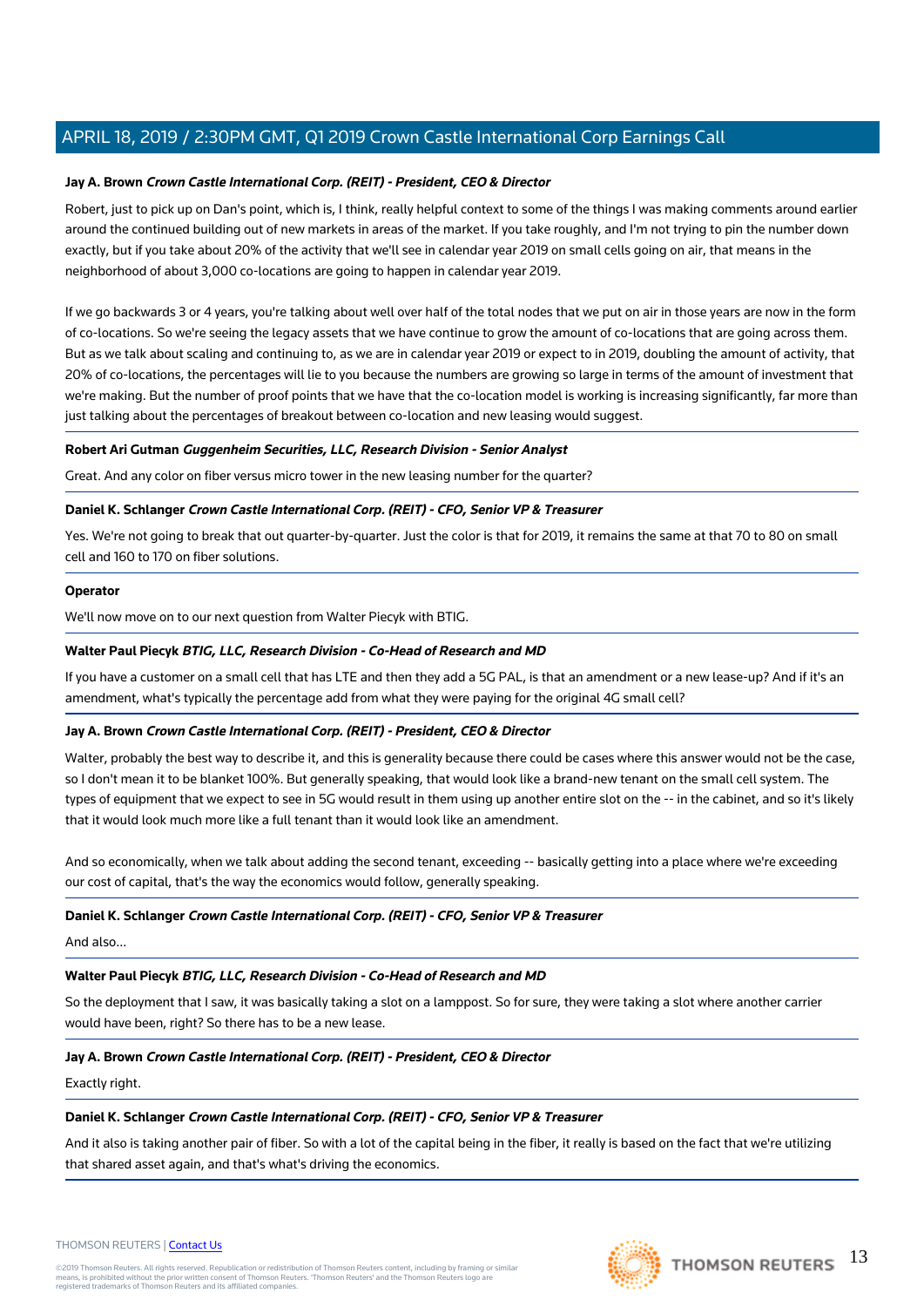#### **Walter Paul Piecyk BTIG, LLC, Research Division - Co-Head of Research and MD**

Got it. And then when we think long term in terms of trying to size the market and the number of small cells, obviously, extremely early stage at 15,000 a year. And Jay, you and I have talked in the past about whatever, a much larger number on an annual basis. What do you think we should think about in terms of a 30-foot elevation, whether it's LTE or 5G, in terms of feet or meters of coverage when we're trying to size the number of small cells that will exist in a market?

### **Jay A. Brown Crown Castle International Corp. (REIT) - President, CEO & Director**

I think it's hard to answer that question because of the way these things, I think, will likely get deployed by municipality. How much space do they take up will be driven by a lot of local market dynamics around how many feet can you put on a different pole, how tall are their poles, what area inside of the market are they...

#### **Walter Paul Piecyk BTIG, LLC, Research Division - Co-Head of Research and MD**

Sorry to interrupt, Jay, I meant feet of coverage, not feet on the lamppost, feet of the coverage of what the small cell reaches.

## **Jay A. Brown Crown Castle International Corp. (REIT) - President, CEO & Director**

Probably -- I think what we're seeing today would look something like a city block in most cases is the coverage that you're getting out of it. In dense urban areas, you're really covering the streets in between buildings and maybe some in building coverage. As you get to more of the suburban deployments, you might cover a little bit more than a few hundred yards but not much more than that. That's about the limitation of what you're going to use small cells to cover.

### **Walter Paul Piecyk BTIG, LLC, Research Division - Co-Head of Research and MD**

Right. So a city block, I think typically, unless you're talking about the big avenues in New York, are about 350 feet? Does that sound about right?

#### **Jay A. Brown Crown Castle International Corp. (REIT) - President, CEO & Director**

It's about right -- I was just going to say it might be a little longer than that in some suburbia. But generally speaking, that's a pretty good measure.

#### **Walter Paul Piecyk BTIG, LLC, Research Division - Co-Head of Research and MD**

Got it. And just one last quick question. In the last 6 months, have you gotten any inquiries from infrastructure investment funds for a possible acquisition of the company?

#### **Jay A. Brown Crown Castle International Corp. (REIT) - President, CEO & Director**

I'm not going to comment specifically on any potential deals out there. I think if you look at our investor mix, you've seen a couple of things over the last several years. One is we've seen more real estate investors come towards the space. I think as time has passed and we've been able to tell the story across the industry with our other 2 public peers, I think that has helped and has attracted some real estate money.

And then infrastructure funds around the world, as they've looked at various businesses, again, the other 2 public peers being able to tell the story of the nature of our business has attracted more capital. So I think as a proportion of overall capital in our firm, it's grown in terms of infrastructure investors and real estate investors.

#### **Operator**

We'll now move on to our next question from Batya Levi with UBS.

## **Batya Levi UBS Investment Bank, Research Division - Executive Director and Research Analyst**

First, can you provide an update on enterprise churns, what you're seeing there? And I believe you mentioned that you would lean towards building fiber versus buying asset. Can you provide more color on that? Is that a change in valuations or type of asset that you see available?

#### THOMSON REUTERS | [Contact Us](https://my.thomsonreuters.com/ContactUsNew)

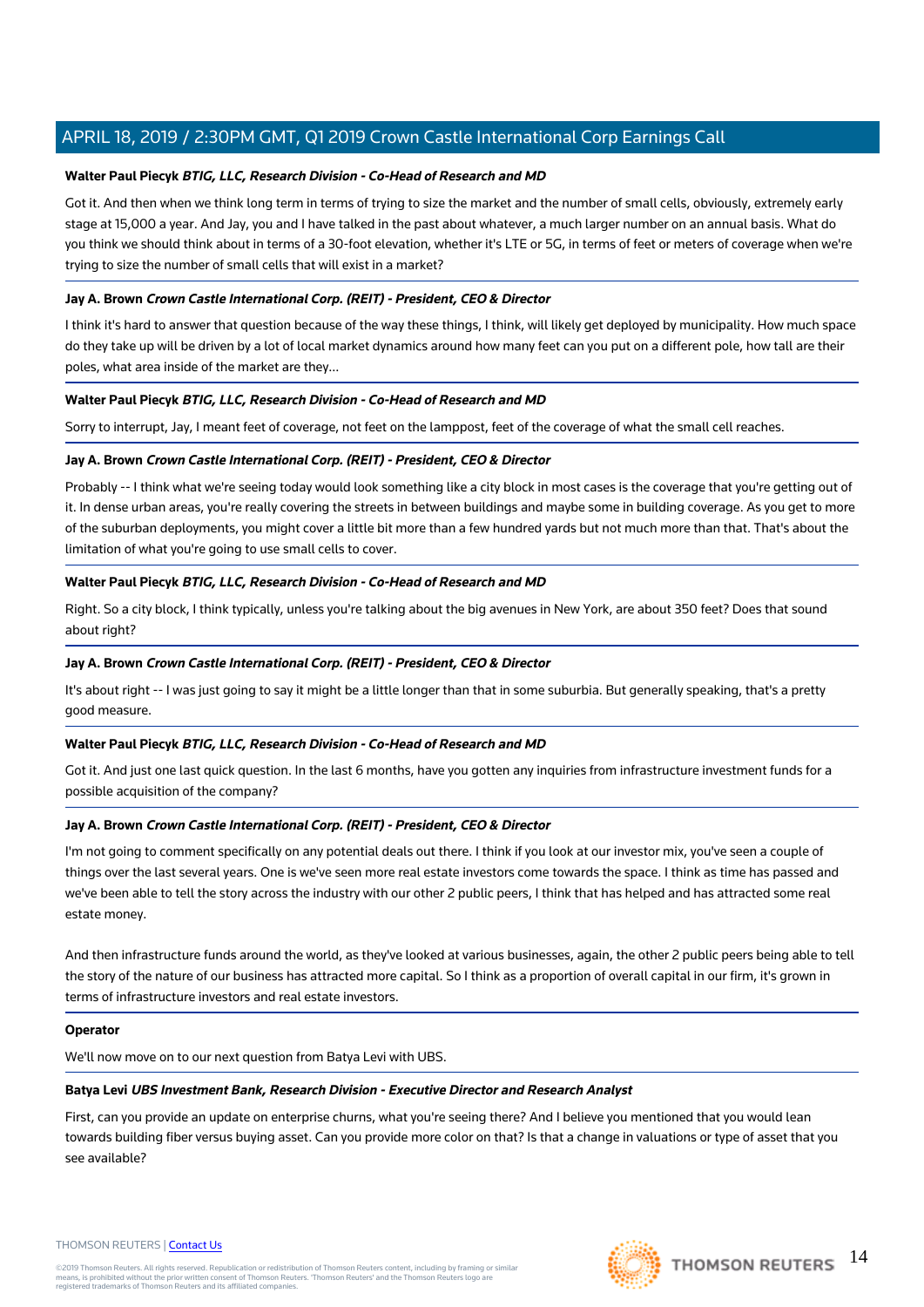And on the macro side, can you remind us how much churn do you expect from the acquired networks this year? And does that all come off next year?

#### And one final one, tenants per tower ticked down slightly, 2.1. Is it just rounding? Anything to call out there?

#### **Daniel K. Schlanger Crown Castle International Corp. (REIT) - CFO, Senior VP & Treasurer**

Yes. Thanks, Batya. Again, if I missed one, just come back and ask. But on fiber solutions churn, we still anticipate it to be in the high single digits and believe that's generally where it was for the quarter.

Building versus buying fiber, that's really not anything to do with valuation. It has to do with when we look out and look at the universe of potential acquisitions, the ability to meet the criteria that we utilize for purchasing fiber has diminished over time because we've bought a lot of those assets that we were really interested in. So what we're looking for is high-capacity fiber that has a lot of density in market, in the top 25 or 30 markets in the U.S. And there are just not that many -- there are not that many targets out there that we would be interested in that meet all of those criteria. So it has very little to do with valuation and much more to do with strategic fit with our goal of putting small cells on fiber in the top markets in the U.S.

From a macro standpoint on the churn from acquisitions, we had about -- our churn is in the 1% to 2% range. It's about 2% this year. About half of that is from the acquired network churn. And we believe that most of that will be done through the course of 2020. It's just that because it happens through '19, there will be some rollover effect of that acquired network churn into 2020.

And then the tenant per tower going from 2.2 to 2.1, it really is rounding. But it also just to remind you, it doesn't take into account amendments, so it is not a real great measure of the activity we see on our towers. As we've been talking, the activity we're seeing is increasing as our customers are spending to keep up with the data demand. And that is driving significant new leasing, which is a better measure of what that -- of what the activity levels are on our tower business.

#### **Operator**

We'll now take our next question from Tim Horan with Oppenheimer.

#### **Timothy Kelly Horan Oppenheimer & Co. Inc., Research Division - MD and Senior Analyst**

I guess there's some concern out there that the small cell radiuses are not going to be big enough to kind of support the cost for the small cell or that we're not going to be able to kind of generate incremental revenue from 5G or whatever deploying. Obviously, you're making a pretty big bet here. Any thoughts on that?

#### **Jay A. Brown Crown Castle International Corp. (REIT) - President, CEO & Director**

I think that the challenge that the carriers are trying to solve is the amount of data traffic that's going across their networks. Towers are the most cost-effective way for them to deploy infrastructure and to broadcast spectrum. But those towers -- a tower will lose its effectiveness in terms of geographic coverage and capacity at certain areas inside of the coverage area if that tower get tapped out by high usage. So they use small cells to basically underlay underneath the geographic coverage of towers to offload some of the data traffic demand in order to return the tower to its full effectiveness.

So to isolate the economics on a single small cell really misses the broader point. The best analogy in terms of the design of the RF is to think about the towers as overhead lighting inside of a building and small cells are putting lamps where you're focusing light in a particular area, and the combination of that obviously balances the light inside of a room. The same thing is true on the RF side in terms of balancing the spectrum inside of a general geographic coverage area.

And so the radius, frankly, is not as important as is the small cell capable of offloading some of the traffic from the macro site in order to return it to its maximum effectiveness. And they deploy small cells in order to most cost effectively use their macro sites.

#### **Operator**

We will take the final question from Spencer Kurn with New Street Research.



THOMSON REUTERS | [Contact Us](https://my.thomsonreuters.com/ContactUsNew)